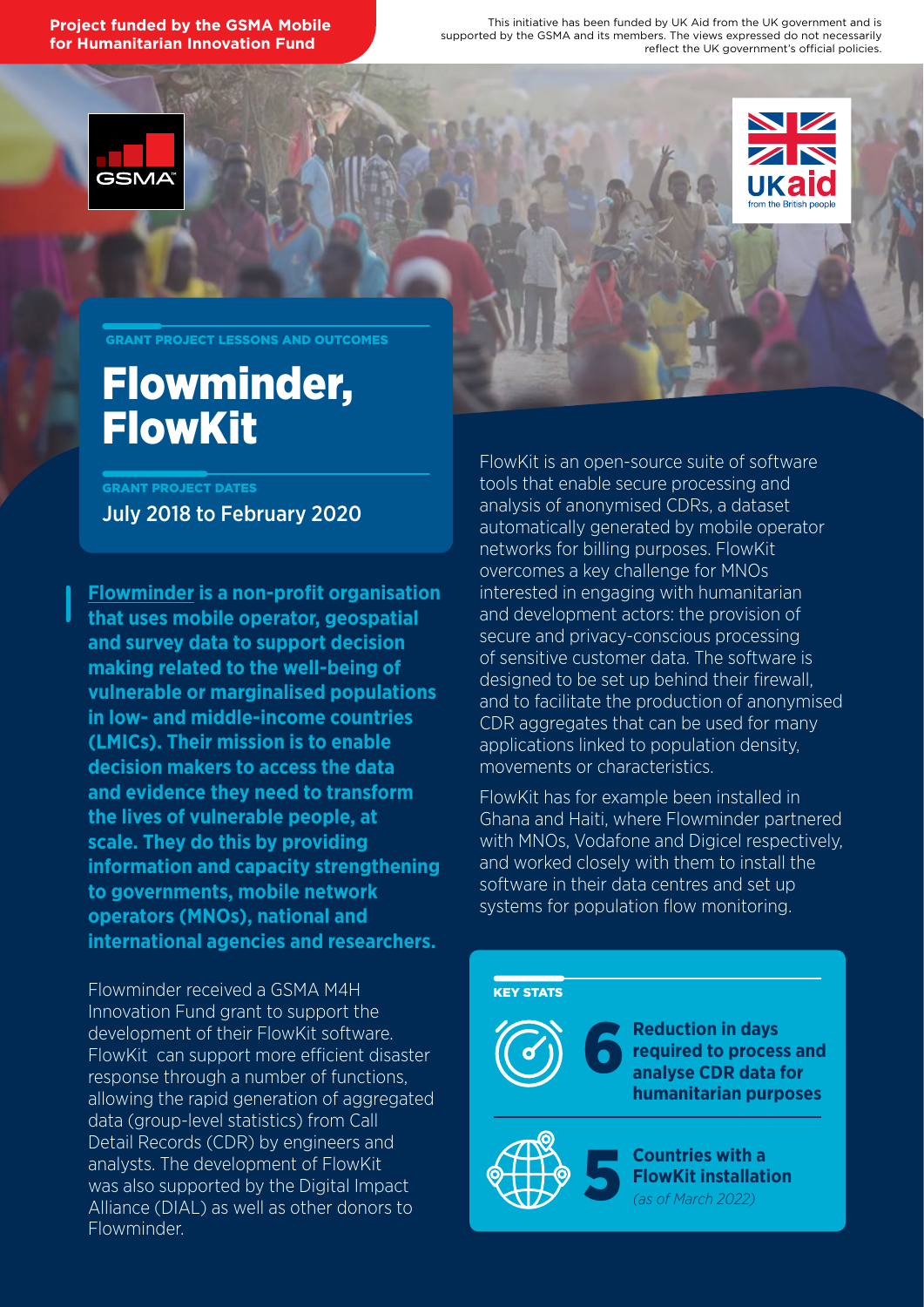# Project **Outcomes** & Lessons

### **OUTCOME**

FlowKit reduces the time it takes to provide robust mobility data following a disaster

Once installed, FlowKit can be set up to continuously retrieve, validate and record databases, following automation and data quality processing by the MNO, meaning preliminary analysis can happen automatically as soon as data records are made available by the MNO to the FlowKit software installed behind its firewall. This means that up to date, pre-event baseline datasets can always be ready. The system is therefore able to provide usable datasets very soon after a crisis occurs, reducing the time needed to generate actionable mobility and displacement insights.

This can provide disaster response actors with accurate information about the movements of affected people, enabling them to plan their assistance accordingly. During this grant project, Flowminder demonstrated that, when pre-installed on an operator's system, FlowKit could reduce the time taken to provide actionable insights from an average of eleven days to just three or four. This can help response actors access information which may help them provide assistance to those who need it the most with greater efficiency and effectiveness than previously possible.

*"One of the key challenges during an emergency is getting help to those who need it the most as efficiently as possible. A tool like FlowKit could really change things. This could save lives, not just time and money."* 

**Christine Latif, World Vision\***

\*Source: [FlowKit: Unlocking the power of mobile data for](https://www.flowminder.org/resources/publications/flowkit-unlocking-the-power-of-mobile-data-for-humanitarian-and-development-purposes)  [humanitarian and development purpose, White paper, p10](https://www.flowminder.org/resources/publications/flowkit-unlocking-the-power-of-mobile-data-for-humanitarian-and-development-purposes)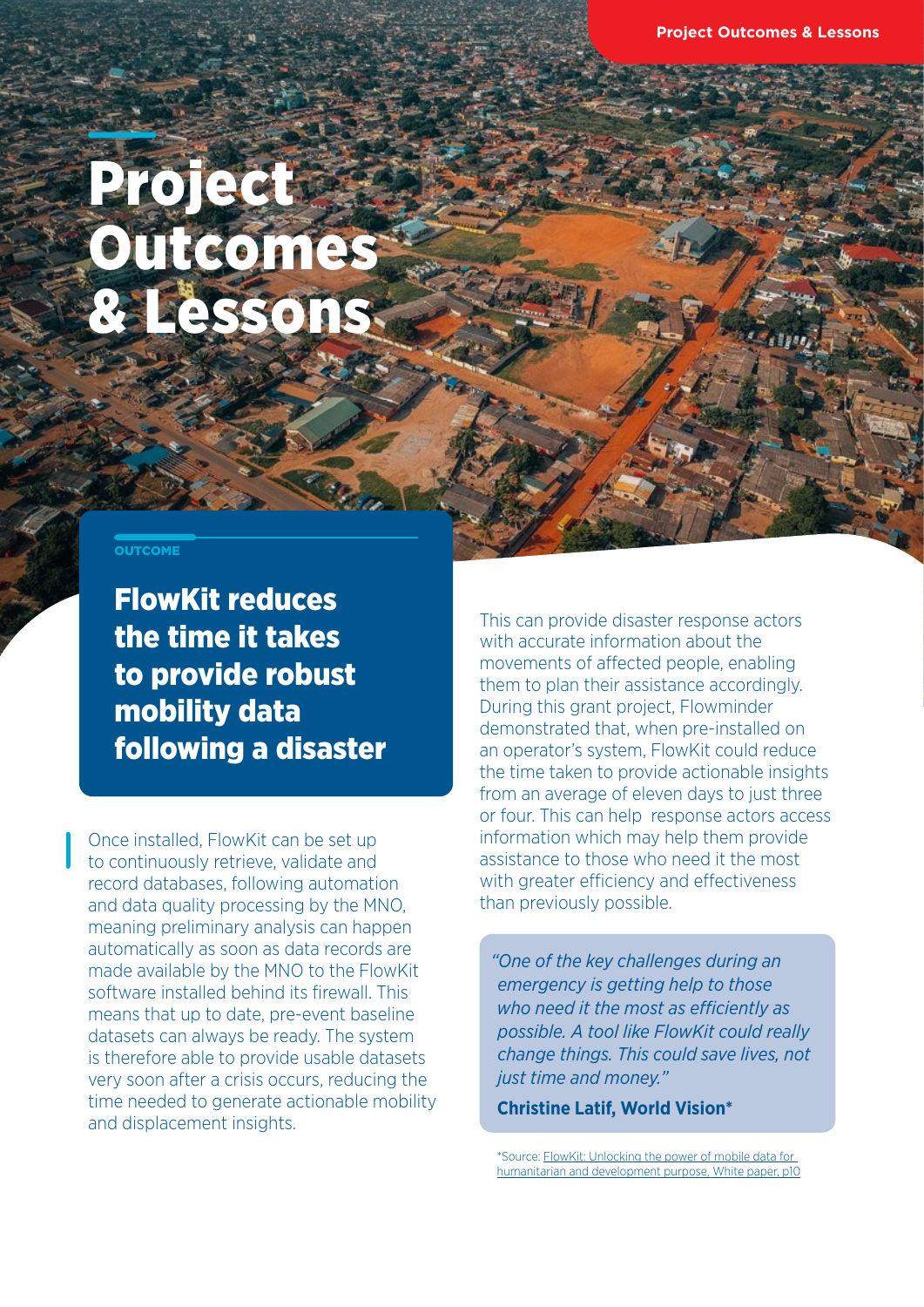#### **OUTCOME**

As an open-source and free tool, FlowKit has reduced the time required by an mobile network operator (MNO) to decide to engage into humanitarian projects

**FlowKit is a fully open-source version of Flowminder's proprietary system, allowing their proven toolset to be used across a variety of databases and to be modified as needed for different uses. Any organisation interested in using mobile operator data for response planning or wider development purposes can now trial the analytics tools before committing any resources.** 

An MNO partner is still required for the system to be used in a live disaster response but this can now happen after the software has been tested by the MNO and proved suitable for its system. By providing the open-source code free of charge, Flowminder is helping break down barriers to using vital mobile operator data in emergency response planning.

FlowKit was designed so that MNOs can independently install and configure a demo version of FlowKit, without support from Flowminder. This significantly reduces the technical review process on the MNO side and is key to generating the required approval to install the full version of FlowKit behind the firewall of the MNO. The software comes with comprehensive instructions as well as quality assurance tools developed for a variety of humanitarian and development use cases. It also includes practice data so that the software can be tested and checked before it is used on live CDRs. To test this, Digicel Haiti downloaded the FlowKit demo and installed the system in their data centre unaided. This successful pilot also provided an opportunity to gather feedback on the demo installation process and instructions before it was rolled out to other MNOs.

**For organisations that do want assistance, Flowminder is able to provide a package of tailored support.**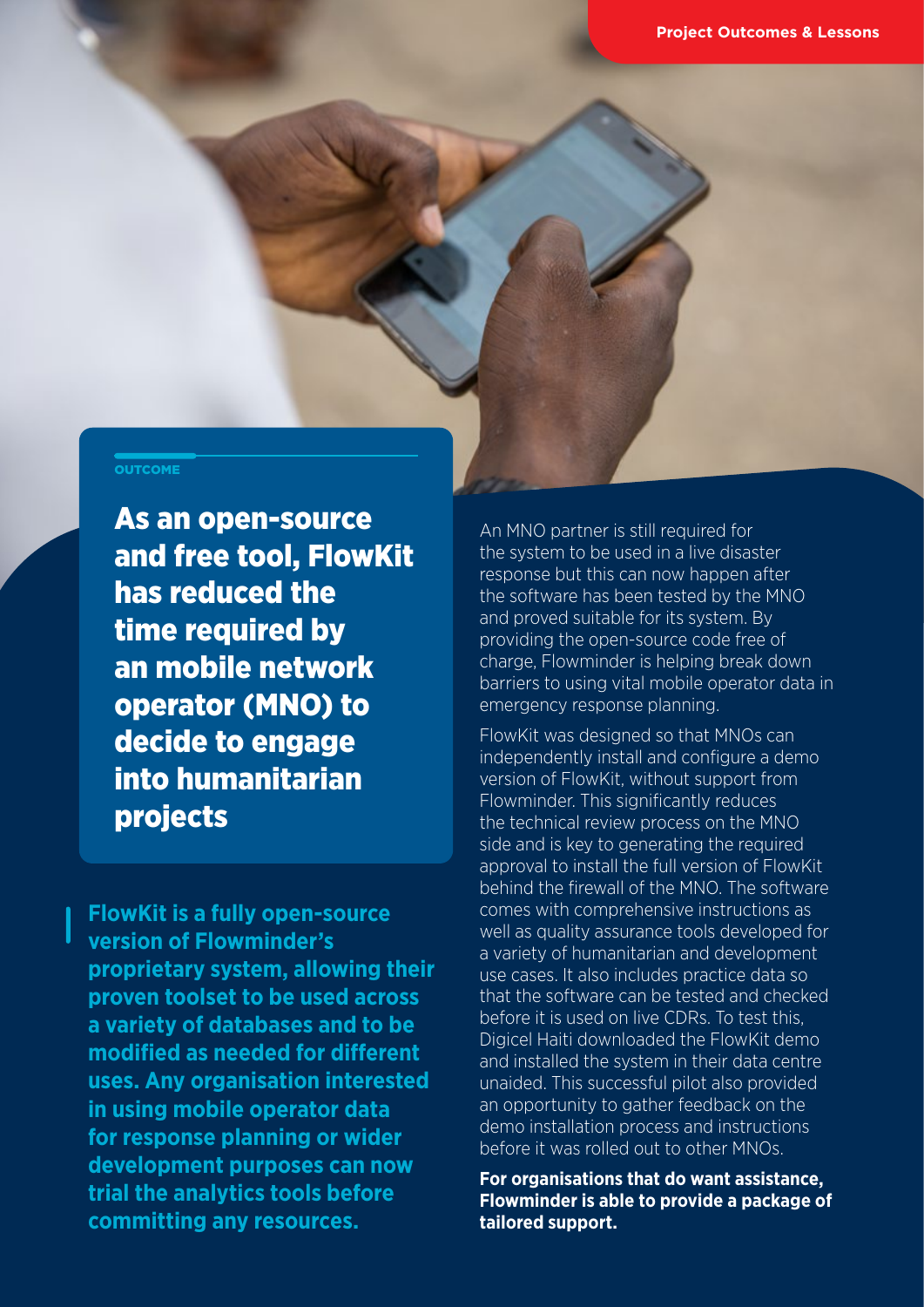### CASE STUDY

An ongoing partnership between Flowminder, Vodafone Ghana and Ghana Statistical **Services** 

Since installing FlowKit in 2019 for their Data for Good project, Vodafone Ghana, Flowminder and Ghana Statistical Services (GSS) have continued working together on projects to strengthen GSS' capacity in performing mobile data analysis. In 2020 and 2021, the project teams were able to process and analyse anonymised mobile data

provided by Vodafone Ghana using FlowKit, to produce mobility indicators to help public health experts respond to the COVID-19 outbreak.

Insights and mobility patterns could be constantly updated to provide an ongoing overview of the fast-moving situation. The partnership made it possible to identify how population movements were affected by movement restrictions, nationwide school closures and a nationwide ban on public gatherings. This included specific detail on how population movements changed after lockdown measures were lifted in parts of the Greater Accra and Greater Kumasi metropolitan areas. As well as supporting the response to COVID-19, it demonstrated how anonymised and aggregated data from MNOs can inform decision-making and scenario planning before, during and after a crisis. Reports, hosted on GSS' website, are accessible [here](https://statsghana.gov.gh/gsspublications.php?category=MTkwMDE4MjI2Ny4xMDg=/webstats/90r897632o).

### CASE STUDY

Partnering to strengthen disaster response and preparedness in Mozambique

Mozambique faces severe challenges due to cyclones, flooding and other water related natural hazards. In 2019, Mozambique's mobile regulator INCM (Instituto Nacional das Comunicações de Moçambique) invited the Government of Mozambique and its National Institute of Disaster Management (INGD) to meet with the country's three

MNOs Mcel, Vodacom and Movitel to discuss strengthening the country's disaster preparedness and response. The three MNOs and INCM came to the decision to form a technical working group on 'data for development' and to use FlowKit to support INGD's decision making before, during and after cyclone events.

By identifying changes in phone users' residence around the time of sudden onset disasters, FlowKit can be used to detect population displacements and returns. Using outputs from FlowKit, INGD will be able to track disaster-driven displacement, monitoring where people go, and how long they remain displaced. By integrating this data into its national disaster preparedness and assistance systems, INGD will benefit from better operational planning and allocation of resources before, during and after cyclones and other rapid onset disasters.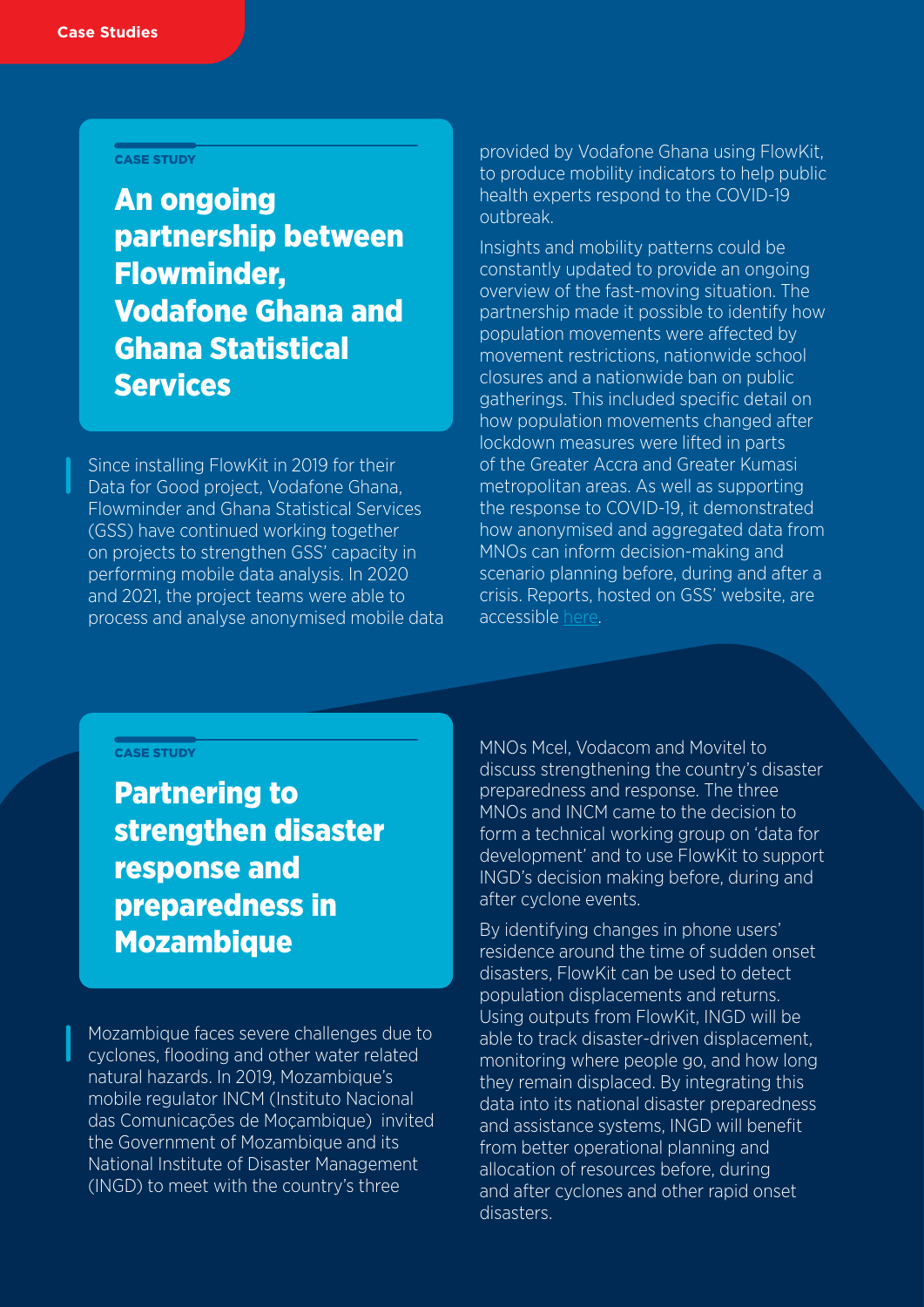### **LESSON**

### FlowKit demonstrates the shared value of partnerships in delivering mobile-enabled solutions

At its core, FlowKit facilitates collaboration by breaking down one of the technical barriers previously limiting the use of mobile data in emergency response. FlowKits' development was heavily influenced by Flowminder's experience of forming strong relationships and working collaboratively to achieve impact. For successful ongoing partnerships, both sides must benefit and the toolset was developed with a strong understanding of the needs and priorities of both humanitarian and MNO partners.

Developing effective partnerships can be challenging and clarity about the roles and responsibilities of each partner was also key to the projects' success. For Digicel Haiti and Vodafone Ghana to be willing to install FlowKit in their data centres, they had to completely trust the system from a technical and data privacy perspective. By working together and supporting capacity strengthening of endline users, Flowminder was able to ensure its partners had the resources and knowledge to make use of the most relevant data.

### **LESSON**

### Open-source licencing can support scalability and sustainability

FlowKit was designed to be compatible across a variety of network systems. The testing and development of innovative mobile technology can be costly, with many software solutions lacking financial sustainability until they have reached scale. Open-source development encourages contribution from the wider humanitarian and mobile sectors. Open

source software benefits from users working on similar challenges sharing their experiences and advice, and working together on modifications and improvements. As FlowKit is increasingly used, it will continue to evolve as users incorporate their feedback and learnings into the tools, processes and techniques.